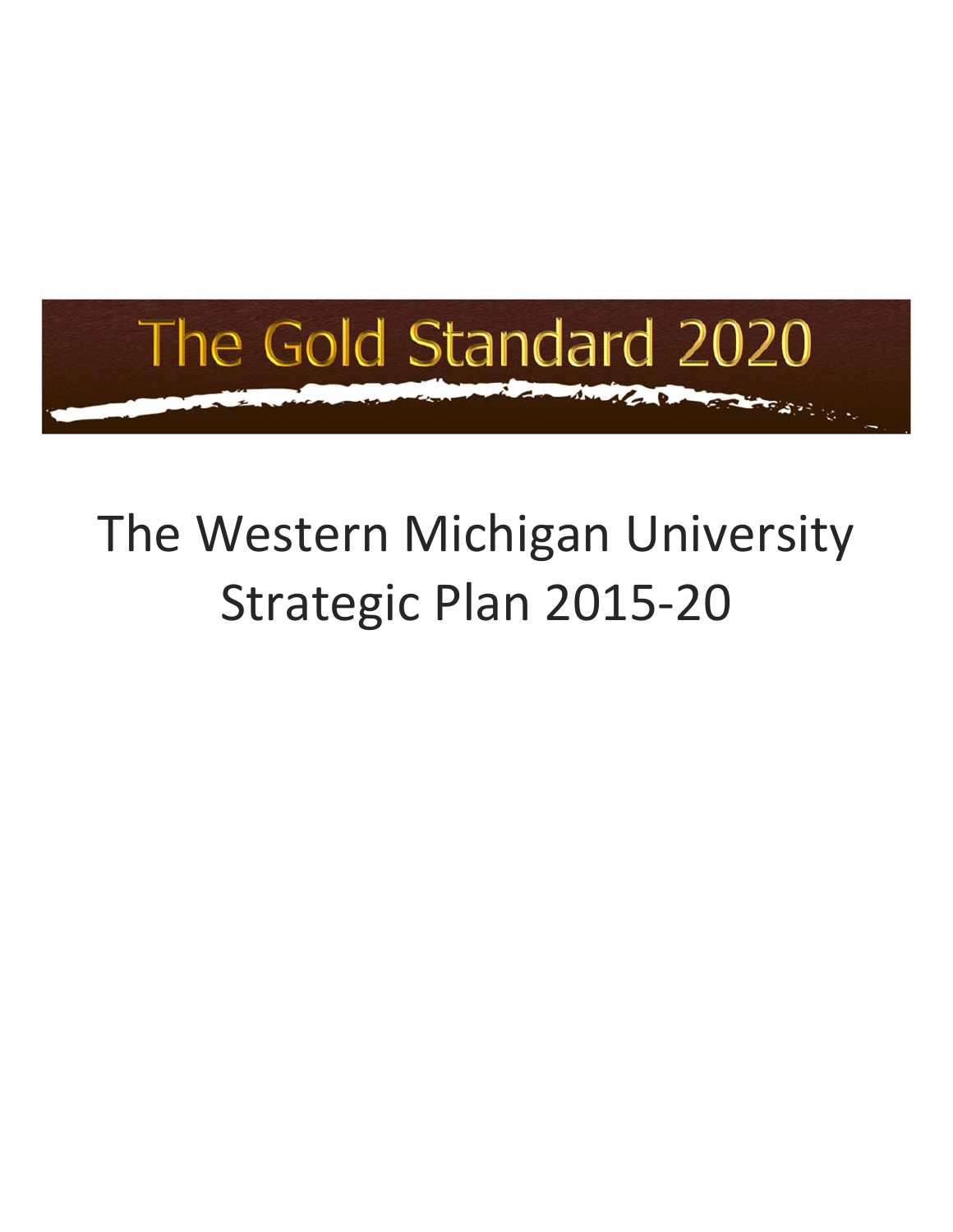## The Western Michigan University Commitment

With adoption of its first strategic plan in 2012, the University embraced three basic tenets developed to describe its identity and provide guideposts for the future. In 2016, as the University launches The Gold Standard 2020, a refined and expanded five‐year version of its strategic plan, those three tenets remain at the very core of all that WMU is and aspires to be. The University is learner centered, discovery driven, and globally engaged. Every goal that it sets and every challenge it tackles is intended to maintain and enhance those three tenets. The Gold Standard 2020 is a planning tool for the future that is premised on that basic understanding.

As a premier, comprehensive, public research University, WMU will use this plan to recruit and nurture talented minds wherever they will be found. The University strives to add value to the lives of its learners and continuously improve the quality of its programming to meet the needs and expectations of the communities it serves. The strategic plan reflects a campus-wide commitment to academic rigor, service, inclusivity, collaboration, economic development, sustainability and good stewardship of institutional resources.

As an extension of the original Gold Standard, the Gold Standard 2020 is an affirmation of the University community's commitment to the values of shared governance, transparent and timely communication, and accountable and responsible behavior within an ethical, compassionate, diverse and respectful environment.

Western Michigan University has embraced the challenge of strategic planning to ensure that it will be a premier educational environment that provides opportunity for a diverse and globally representative community of learners. Those learners will be part of a setting in which discovery and innovation are used to enhance the economic vitality of the communities served and make the world a better and more hospitable place.

#### **Mission**

Western Michigan University is a learner-centered, research university, building intellectual inquiry and discovery into undergraduate, graduate, and professional programs in a way that fosters knowledge and innovation, and transforms wisdom into action. As a public university, WMU provides leadership in teaching, research, learning, and service, and is committed to enhancing the future of our global citizenry.

### Vision

Nationally and internationally recognized, the University aspires to distinguish itself as learner centered, discovery driven, and globally engaged.

#### **Learner centered.**

Western Michigan University is a university where every member of our community is responsive to and responsible for the education of our students. We challenge and engage all members of our community with a university experience that creates skilled, life‐long learners.

#### **Discovery driven.**

Western Michigan University offers experiences that enable discovery, and promote creativity and research. We are committed to pursuing inquiry, disseminating knowledge, and fostering critical thinking that encourages life-long learning. Our scholarship creates new knowledge, forms a basis for innovative solutions, leads to economic development, and makes substantial contributions to society.

#### **Globally engaged.**

Western Michigan University impacts the globe positively. We are a community of learners committed to human dignity, sustainability, social responsibility, and justice. Our campus embraces a diverse population of students, faculty and staff who develop learners and leaders who are locally oriented and globally competent, culturally aware and ready to contribute to world knowledge and discovery.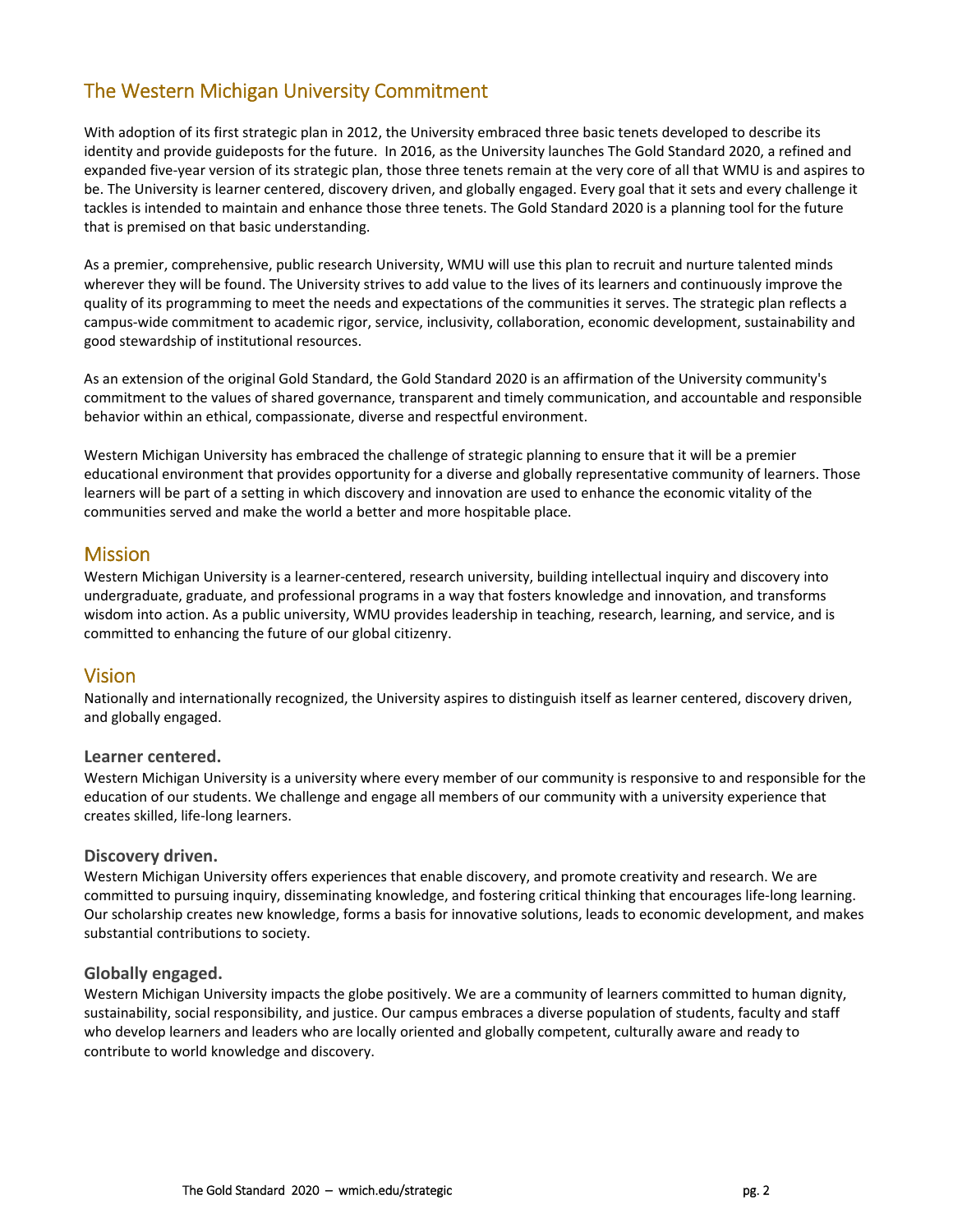# The Gold Standard 2020 Embraces Five Strategic Goals

The University Strategic Plan guides the way for the next five years and allows time for meaningful institutional goals to be achieved. Developing the goals, objectives and strategies that will serve the University community both now and in the future, demands that the University undertake honest, thorough and ongoing examinations of the challenges and risks the institution faces. This strategic plan acknowledges that both risk and opportunity must be balanced, assessed and reassessed and includes the mechanisms to meet those demands. Both risks and opportunities must be prioritized as time passes, and resources must be allocated according to that prioritization.

Objectives and strategies have annual benchmarks to measure progress and allow for responsiveness to internal and external changes impacting WMU. Institutional Effectiveness Measures will be used to monitor critical University functions, as well as provide evaluation for continuous quality improvement throughout the Strategic Plan's implementation and resource allocation processes.

Upon formal adoption of the strategic plan by the University's Board of Trustees, the document will become Western Michigan University's roadmap into the future. Annual monitoring to ensure benchmarks are met will take place. Each unit and vice presidential area are expected to integrate the goals and objectives of the strategic plan into daily work.

#### **Learner Success**

**Goal #1: Ensure a distinctive and supportive learning experience that fosters success.**

WMU fosters learners who are critical thinkers, knowledge expanders, and solution providers. WMU students are provided a broad range of learning opportunities in a respectful, healthy and safe living‐learning environment focused on student success. Curricular and co-curricular opportunities encourage engagement, prepare learners for the globalized world, and enhance student retention and degree completion. Each learner is encouraged to synthesize and translate WMU experiences into a unique Signature defining who they are as learners, professionals, leaders and globally engaged citizens.

Objective 1.1: A learner‐centered culture maximizes student retention and degree completion. Objective 1.2: The learning experience prioritizes critical thinking, application, and experiential learning. Objective 1.3: Learning experiences are heightened through innovative and responsive co‐curricular learning opportunities. Objective 1.4: International learning experiences prepare all learners for the globalized world. Objective 1.5: University community advances and sustains a respectful, healthy, and safe campus. Objective 1.6: The student living‐learning environment enhances learning, personal development, and engagement in campus communities.

#### **Academic Excellence**

**Goal #2: Promote innovative learning, discovery, and service.**

WMU pursues academic excellence through innovative approaches to learning, discovery, and service. WMU embraces collaboration and leverages resources to offer academic programs that are responsive to the needs of all students and society. A distinguished faculty and support staff offer high quality curricula in graduate and undergraduate education. Instruction is delivered through high-impact practices in learning platforms that meet the needs of contemporary learners.

Objective 2.1: WMU's academic programs respond to student and global needs through innovative, high quality curricula.

Objective 2.2: The strategic hiring and retention of a distinguished faculty and staff ensures academic excellence, enhances innovation in discovery and pedagogy, and elevates the University's stature.

Objective 2.3: Academic excellence will be maintained through the execution of best practices.

Objective 2.4 WMU will be positioned as leader in quality graduate education.

Objective 2.5: The delivery of learning platforms and locations reflect the breadth and diversity of enrollment that is supportive of the University's mission and strategic goals.

Objective 2.6: Faculty research, scholarship, and creative activities enhance innovative teaching and discovery.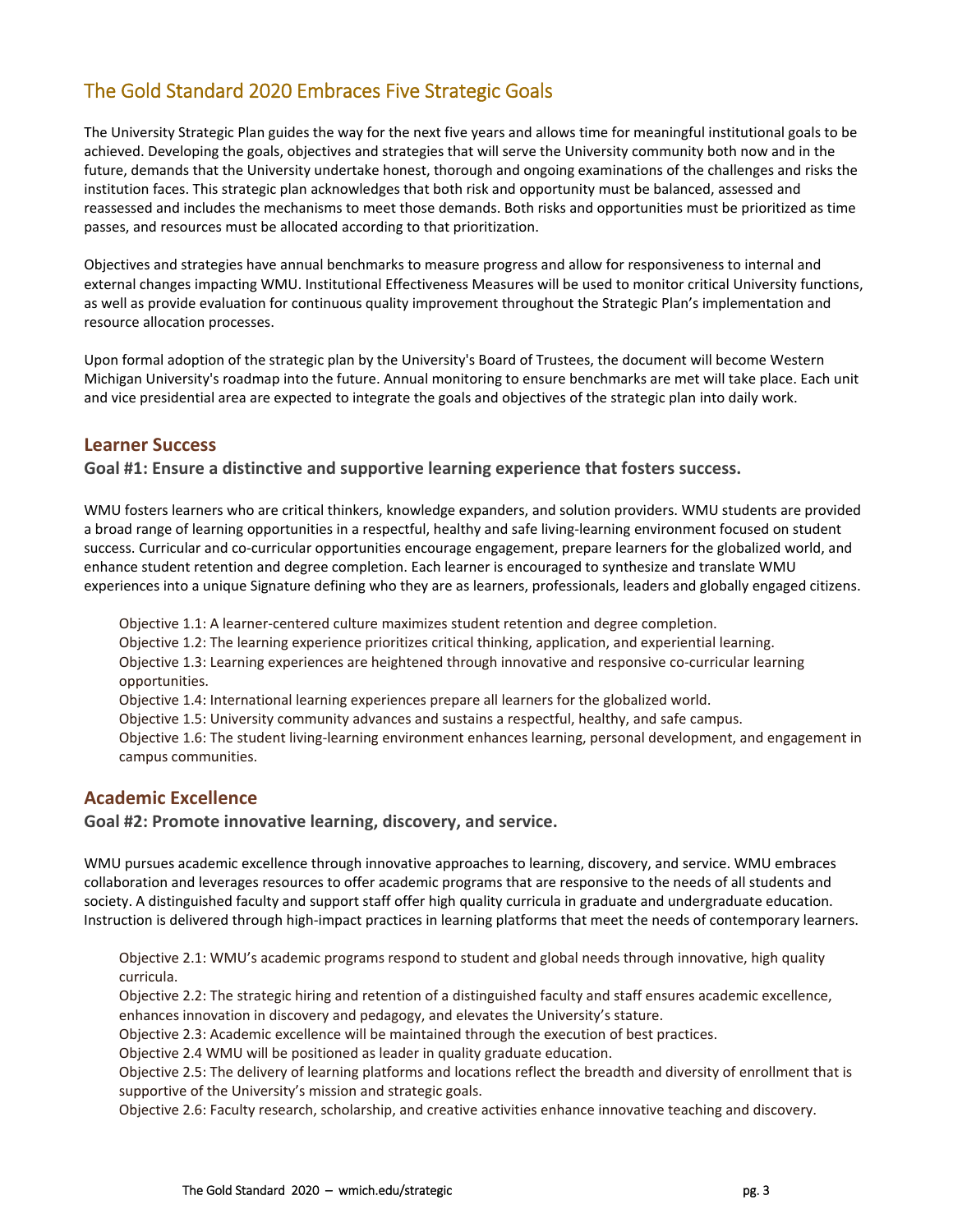#### **Discovery and Collaboration**

**Goal #3: Progress as a Carnegie‐classified higher research doctoral university that advances new knowledge and value‐added discovery.**

WMU is flexible and responsive to the ever-changing demands of the world. To meet the needs of society, WMU investigates, develops, and produces new knowledge; contributes to technological and economic advancement; and elevates the human condition through community outreach and engaged scholarship.

Objective 3.1: WMU strengthens its position as a Doctoral University: Higher Research Activity in accordance with Carnegie Classification criteria.

Objective 3.2: WMU's strengths in research and engaged scholarship create mutually beneficial partnerships that impact significant scientific, economic, and social problems.

Objective 3.3: WMU's outreach is attentive to local and world needs.

#### **Inclusive Excellence and Equity**

**Goal #4: Promote a diverse, equitable, and inclusive University culture to ensure social sustainability and accessibility.**

WMU cultivates a diverse and inclusive community that recognizes the value of each individual and helps ensure civility and respect for all people. In doing so, WMU embraces diversity as a community value in which all stakeholders are prepared to understand the complexity of issues and perspectives needed to offer solutions to world challenges. A system of accountability and purposeful institutional reflection will promote a high level of social sustainability.

Objective 4.1: A system of continuous accountability and evaluation contributes to a culture of inclusive excellence. Objective 4.2: A diverse student, faculty, and staff population enriches the learning and working environment. Objective 4.3: WMU models a welcoming, accessible, and supportive university culture. Objective 4.4: WMU advances as a viable setting for social sustainability.

#### **Sustainable Stewardship**

**Goal #5: Advance economic and environmental sustainability practices and policies.**

WMU supports a culture of sustainability by modeling practices and policies that result in increased flexibility to respond to economic and environmental challenges. Allocation of resources will be transparent and in accordance with strategic planning priorities creating stability across funding cycles, respecting the individual needs of all students and employees, reducing our environmental footprint, and relying on evaluation and accountability to ensure continuous improvement. A robust communication system will effectively promote the University distinctive mission to enhance marketing, advocacy and investment in WMU.

Objective 5.1: WMU continues to be a leader in responsible utilization of financial and human resource management, process, and deployment.

Objective 5.2: WMU utilizes available financial strategies to optimize enrollment management.

Objective 5.3: WMU is a national leader in achieving environmental sustainability.

Objective 5.4: Effective marketing and communication promotes the University's distinctive mission.

Objective 5.5: Community support, advocacy, and philanthropic giving advance WMU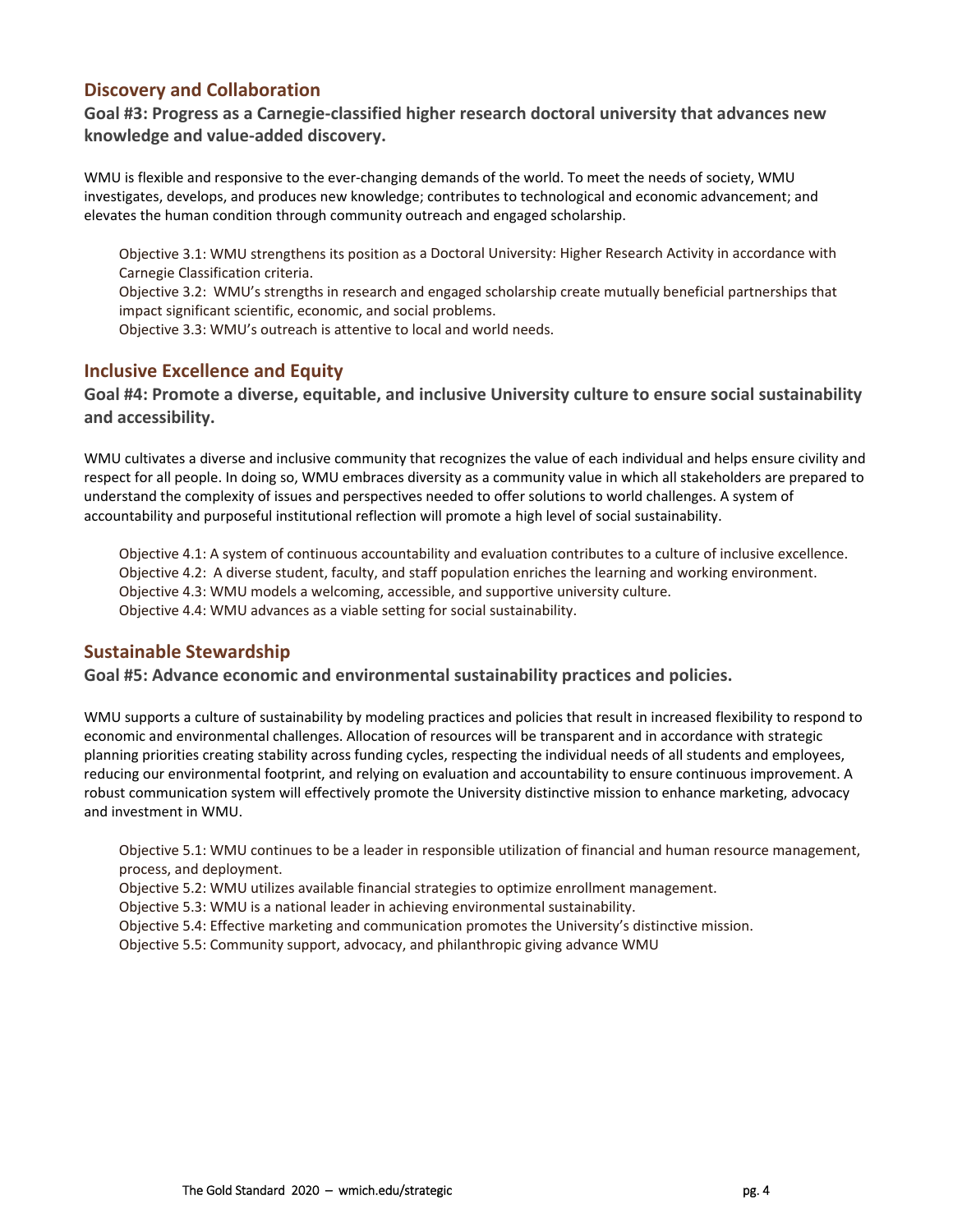# Learner Success

## Goal #1: Ensure a distinctive and supportive learning experience that fosters success.

*Objective 1.1: A learner‐centered culture maximizes student retention and degree completion.* 

#### *Strategies*

- a. Operationalize and integrate evidence‐based retention practices to increase first‐year student retention.
- b. Develop advising and retention efforts appropriate to the needs of sophomore, junior, and transfer students.
- c. Improve support programming to help students with varying levels of academic preparation.
- d. Enhance training to help WMU employees recognize how their roles can/do support student success.
- e. Develop and operationalize best practices that promote persistence and degree completion of graduate students.

*Objective 1.2: The learning experience prioritizes critical thinking, application, and experiential learning.* 

#### *Strategies*

- a. Coordinate and promote off‐campus, non‐classroom, internship, and service‐learning opportunities for all students.
- b. Enhance career preparation services and provide more opportunities for professional development to boost postgraduation student success.
- c. Use the development and articulation of learning outcomes in training and mentoring student employees to further their workforce readiness.
- d. Promote greater involvement of undergraduate and graduate students in research and creative activities.

*Objective 1.3: Learning experiences are heightened through innovative and responsive co‐curricular learning opportunities.* 

#### *Strategies*

- a. Develop and implement the *Signature Designation* to support student engagement and distinction.
- b. Continue implementation and development of programming to increase student financial literacy.
- c. Facilitate participation in benefit‐supported learning opportunities for all employees.

*Objective 1.4: International learning experiences prepare all learners for the globalized world.* 

#### *Strategies*

- a. Increase feasibility of broad‐based participation in study abroad programs and other globally focused learning opportunities.
- b. Implement the faculty‐adopted *internationalize education* initiative.
- c. Provide enhanced living-learning support for the growing number of international students at WMU.
- d. Increase recruitment of University employees with international experience and expertise.
- e. Facilitate intercultural understanding through greater interaction between domestic and international students.

#### *Objective 1.5: University community advances and sustains a respectful, healthy, and safe campus.*

- a. Implement proactive outreach and intervention programs to enhance mental health and physical well‐being of all students, faculty, and staff.
- b. Promote collegiality through greater inter‐ and intra‐departmental collaboration.
- c. Implement recommendations from the *Title IX Sexual Misconduct and Safety Survey* to ensure a safe and supportive environment for all stakeholders.
- d. Reinforce campus safety through informed modification in University policies and physical environment.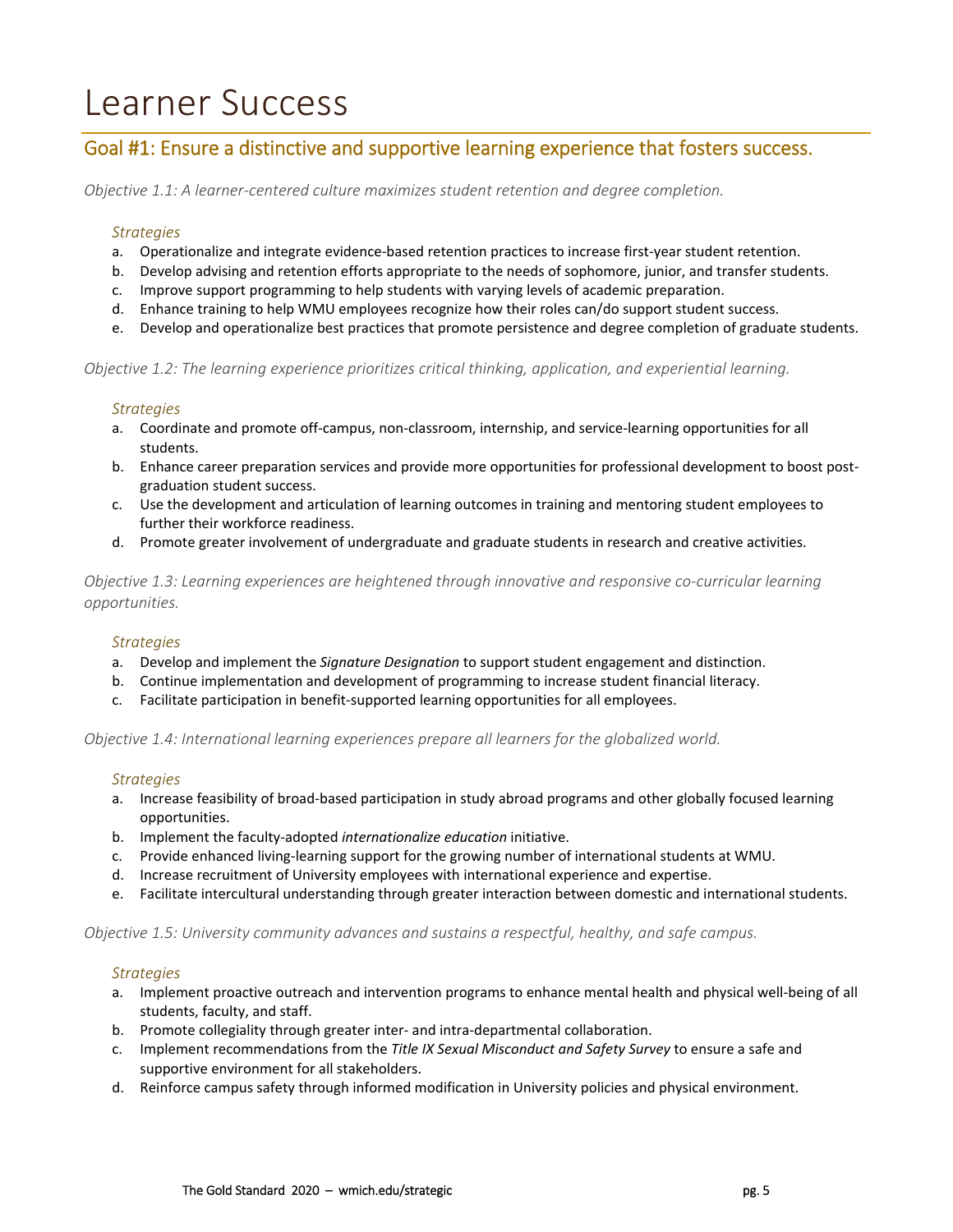*Objective 1.6: The student living‐learning environment enhances learning, personal development, and engagement in campus communities.* 

#### *Strategies*

- a. Revitalize University facilities to enhance informal space for student learning, personal development, and interaction with others.
- b. Plan for a self-sustaining, award-winning student center known for its vibrancy, responsiveness, and aesthetic appeal.
- c. Renovate aging facilities to create neighborhood environments that add value to the University experience.
- d. Support and develop a championship athletic culture that promotes institutional pride and community connectedness, and also enhances the University experience for all stakeholders.

# Academic Excellence

### Goal #2: Promote innovative learning, discovery, and service.

*Objective 2.1: WMU's academic programs respond to student and global needs through innovative, high quality curricula.* 

#### *Strategies*

- a. Increase flexibility within the curriculum development process to better respond to a rapidly changing world.
- b. Revise general education curricula to respond to the needs of the  $21<sup>st</sup>$  century student.
- c. Develop and utilize University‐wide student learning outcomes for University planning and assessment.
- d. Develop stronger connections across colleges and among external constituents to facilitate interdisciplinary opportunities.
- e. Identify and support growth in the number of programs that achieve national or international distinction.

*Objective 2.2: The strategic hiring and retention of a distinguished faculty and staff ensures academic excellence, enhances innovation in discovery and pedagogy, and elevates the University's stature.* 

#### *Strategies*

- a. Promote academic excellence and innovative discovery through strategic investment in personnel.
- b. Structure and align technology and operations to advance information resources and pedagogical innovations.
- c. Support and recognize faculty and staff engagement in their professional disciplines.
- d. Develop an operational succession plan for faculty, staff, and administrators.

*Objective 2.3: Academic excellence will be maintained through the execution of best practices.* 

- a. Increase systematic assessment of student learning for continuous improvement of curricula.
- b. Create and sustain a culture that supports the use of high impact practices for instruction in all academic units.
- c. Enhance opportunities for instructional staff to engage in learning communities.
- d. Incorporate early alert technology and holistic advising to support student success.
- e. Advocate for proposed capital outlay projects, such as the College of Aviation expansion.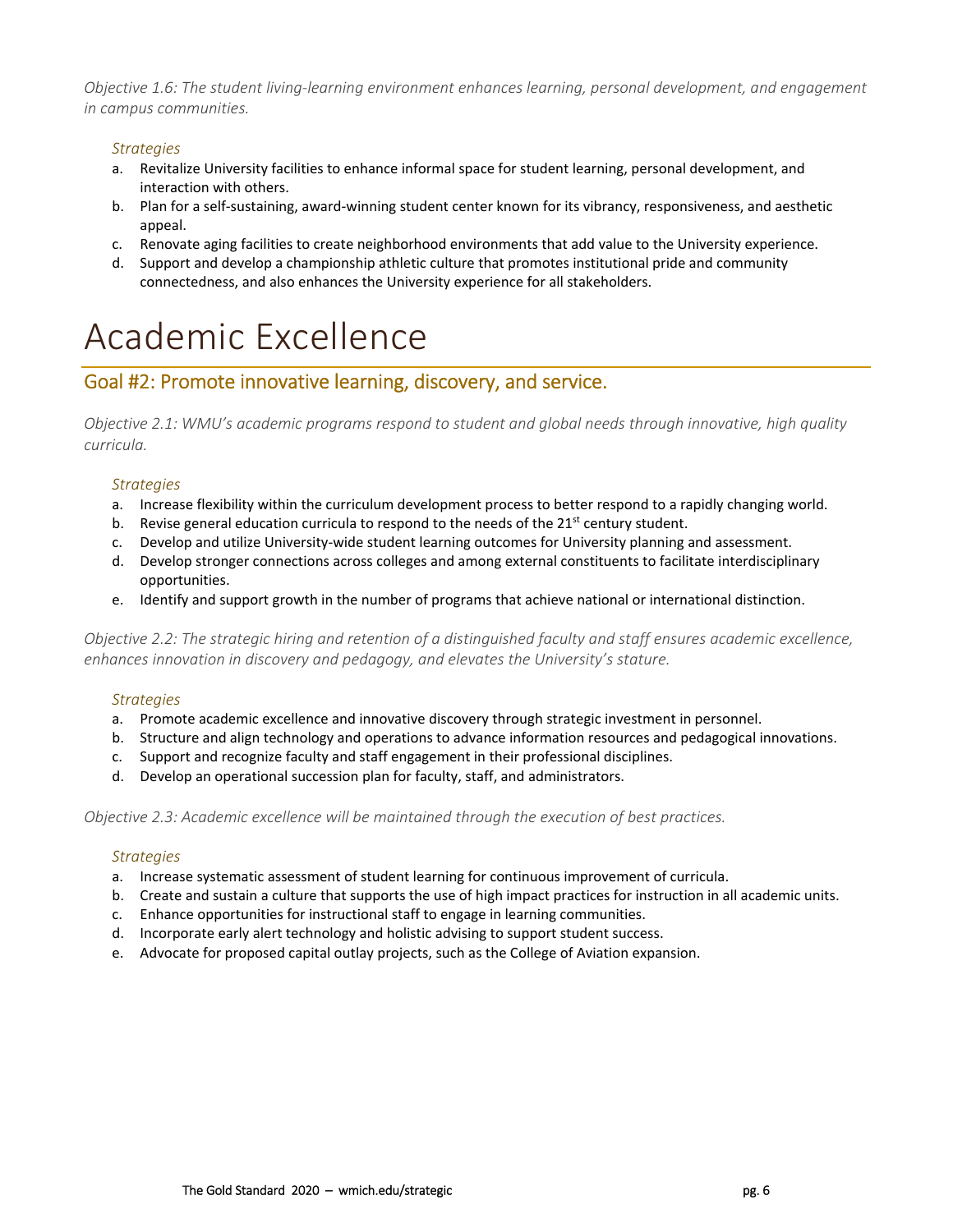*Objective 2.4 WMU will be positioned as leader in quality graduate education.* 

#### *Strategies*

- a. Develop appropriate financial support strategies to assist graduate students.
- b. Improve data systems to monitor, review, and assess graduate student success.
- c. Strengthen the capacity of graduate programs to educate and graduate a diverse population of contemporary learners in a timely manner.
- d. Promote cross‐discipline learning and research opportunities to enhance the educational experiences of graduate students.
- e. Provide relevant engagement opportunities and student support resources to meet the unique needs of graduate students.

*Objective 2.5: The delivery of learning platforms and locations reflect the breadth and diversity of enrollment that is supportive of the University's mission and strategic goals.* 

#### *Strategies*

- a. Expand and optimize WMU's recruitment and delivery of educational opportunities to new, targeted demographics and strategic geographic regions.
- b. Implement a comprehensive enrollment management plan to maximize program capacity and achieve academic program goals.
- c. Maximize use of technology to increase convenience and expand boundaries for delivery of degree programs.
- d. Engage in new, non-traditional pathways to degree completion.

#### *Objective 2.6: Faculty research, scholarship, and creative activities enhance innovative teaching and discovery.*

#### *Strategies*

- a. Develop efficient mechanisms to gather and distribute faculty, staff, and student scholarship and discovery data.
- b. Establish clear expectations for faculty engagement and support of student research and creative activities.
- c. Strategically align staff and faculty expertise and strengths with available resources at the unit level to promote learning and discovery.
- d. Align support resources to increase discovery activity for all faculty in all disciplines.

# Discovery and Collaboration

# Goal #3: Progress as a Carnegie‐classified higher research doctoral university that advances new knowledge and value‐added discovery.

*Objective 3.1: WMU strengthens its position as a Doctoral University: Higher Research Activity in accordance with Carnegie Classification criteria.* 

- a. Expect University centers and institutes to stimulate externally funded research and creative activities through interdisciplinary discovery, encouraging innovation, and widespread dissemination of scholarship.
- b. Support implementation and accountability of discovery communities to increase both the aggregate and per‐ capita level of research activity supportive of a Carnegie‐classified Doctoral University: Higher Research Activity.
- c. Foster a culture of collaboration by developing effective infrastructure for faculty and staff to share their expertise and research across disciplines and regional research entities.
- d. Enhance the delivery of doctoral programs to increase the number of doctoral degrees awarded.
- e. Enhance information technology and data management infrastructure to support research.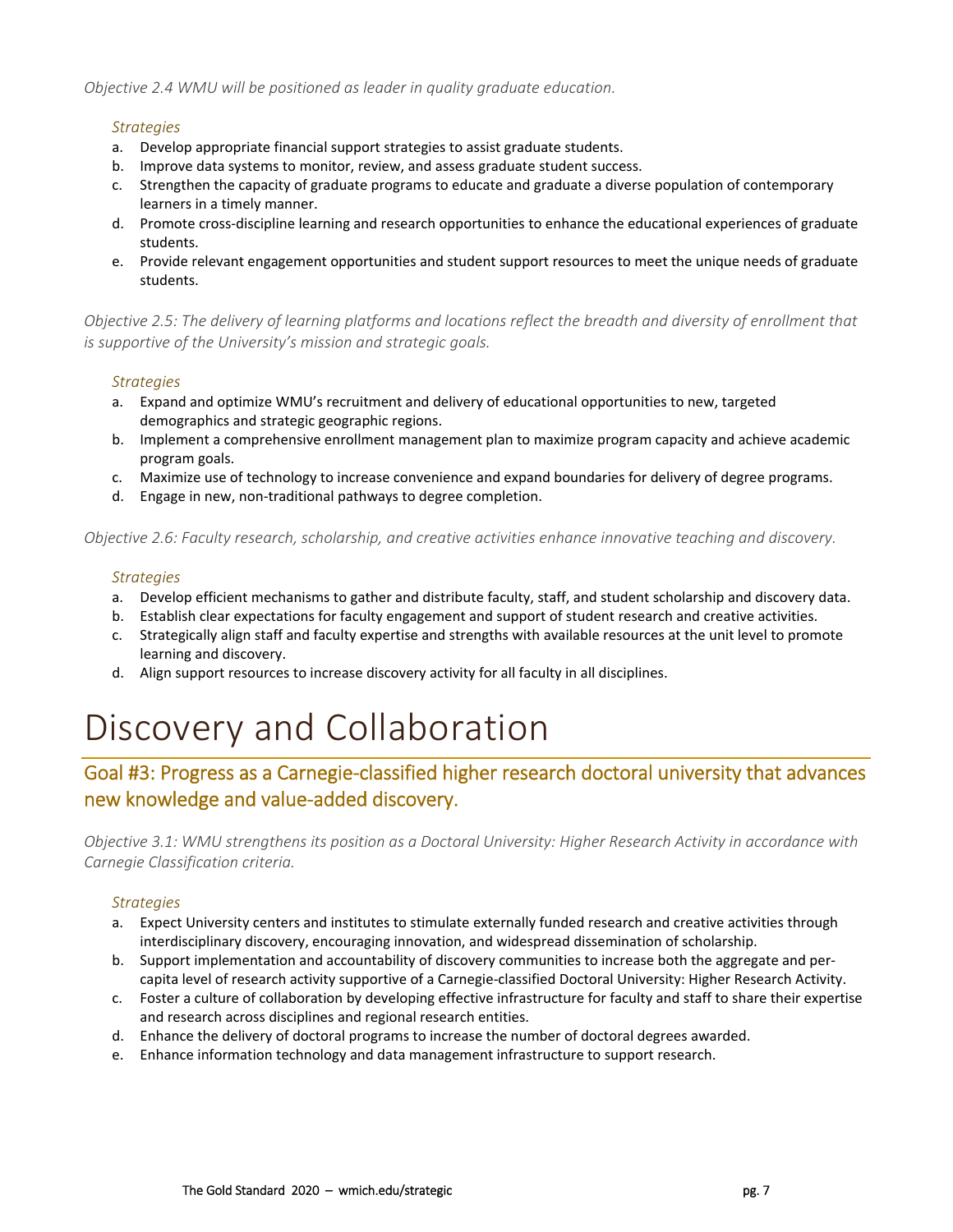*Objective 3.2: WMU's strengths in research and engaged scholarship create mutually beneficial partnerships that impact significant scientific, economic, and social problems.* 

#### *Strategies*

- a. Foster investment in student, staff and faculty innovation, infrastructure and entrepreneurism.
- b. Actively support technology and knowledge transfer in partnership with WMU spin‐off companies, industry, and community.
- c. Develop curricular programs that will contribute to incumbent and future workforce needs.
- d. Establish engaged scholarship systems to support research likely to impact public policy and community‐based endeavors.
- e. Expand mechanisms for the dissemination of research and scholarship to stakeholders and the community at large.
- f. Continue to leverage resources through effective relationships with WMed and WMU Cooley, local affiliates, and global partnerships.

#### *Objective 3.3: WMU's outreach is attentive to local and world needs.*

#### *Strategies*

- a. Develop and implement a renewed *Campus Compact Action Plan*, dedicating the University to work with other institutions to advance the public purposes of higher education.
- b. Review and improve outreach practices and policies to achieve the *Carnegie Community Engagement Reclassification* by 2020.
- c. Operationalize a unified vision to support the University's public engagement mission.
- d. Develop rigorous, systematic evaluations of all outreach and community engagement programs to increase impact in conjunction with community agencies' planning initiatives.
- e. *Know, measure, tell, and increase* WMU's economic impact and social value.
- f. Assist all students with developing meaningful connections in their local and global communities.

# Inclusive Excellence and Equity

### Goal #4: Promote a diverse, equitable, and inclusive University culture to ensure social sustainability and accessibility.

*Objective 4.1: A system of continuous accountability and evaluation contributes to a culture of inclusive excellence.* 

#### *Strategies*

- a. Foster a shared understanding of University‐wide definitions pertaining to diversity, equity, and inclusion.
- b. Improve accountability to inform and advance equity, inclusivity, and accessibility, at every level of the University.
- c. Ensure viable, safe avenues to report instances of inequitable behavior.

*Objective 4.2: A diverse student, faculty, and staff population enriches the learning and working environment.* 

- a. Understand and work to remove systemic institutional barriers for recruitment, retention, and degree completion of students from historically underrepresented groups in higher education.
- b. Employ institutional strategies so that hiring and retention practices encourage diversity in all its forms.
- c. Continue to create opportunities for affinity groups to gather and develop a sense of community.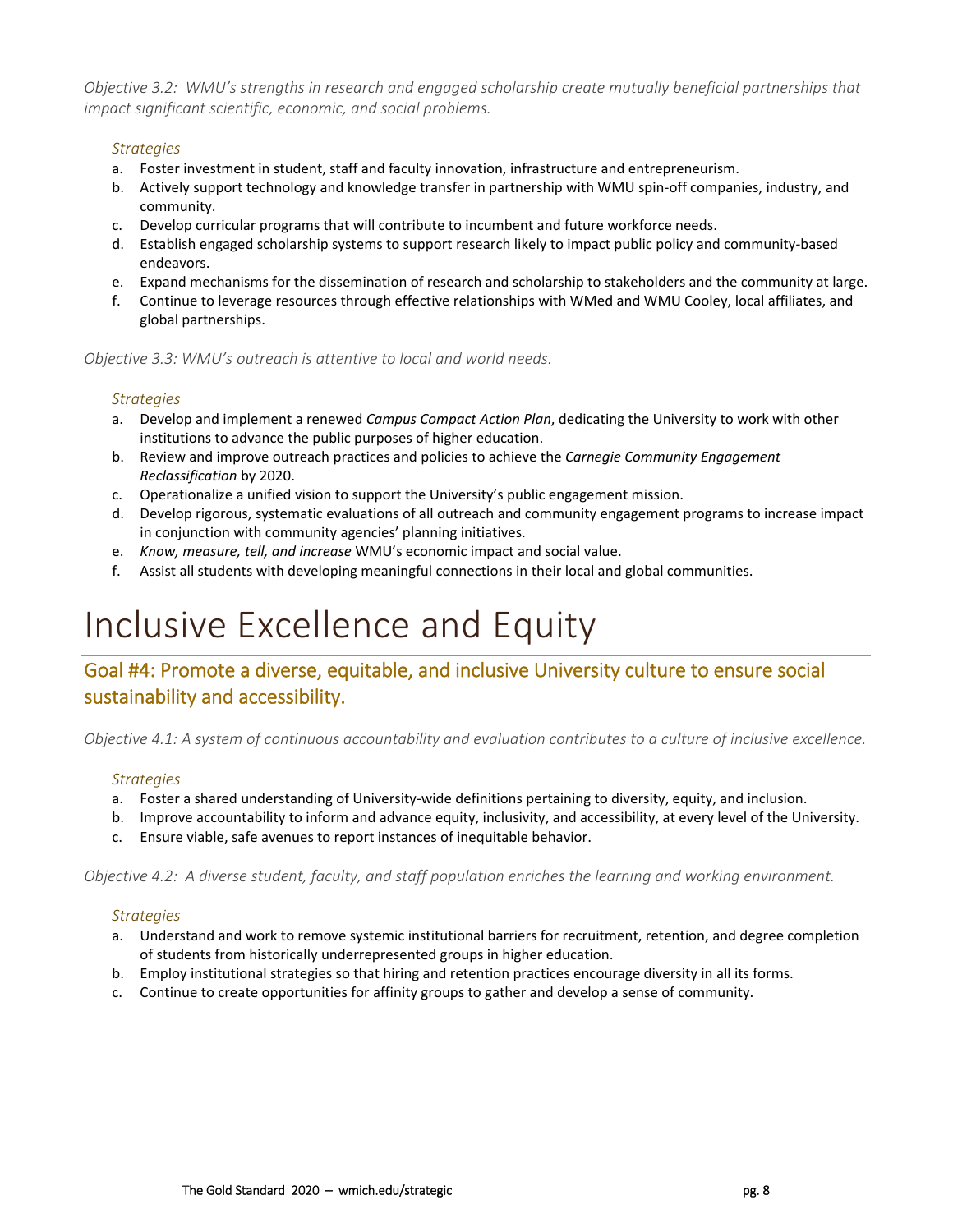*Objective 4.3: WMU models a welcoming, accessible, and supportive university culture.* 

#### *Strategies*

- a. Expand educational and cultural programming to increase equity mindedness of all stakeholders.
- b. Support professional development opportunities for all stakeholders that promote global understanding and cultural humility.
- c. Promote human resource practices and programming that meet the needs of WMU employees to enhance workplace engagement.
- d. Implement changes in student service facilities that create a barrier‐free, welcoming environment for a diverse population.

*Objective 4.4: WMU advances as a viable setting for social sustainability.* 

#### *Strategies*

- a. Provide services and support networks that function to create a sense of place that provides a viable setting for human interaction, communication, and cultural development.
- b. Identify and appropriately resource staffing levels in critical areas to support quality learner‐centered service.
- c. Offer and encourage participation in professional skills training to increase employee retention, advancement, and workplace satisfaction.
- d. Develop and maintain a motivated workforce through leadership by example and recognition for contributions that exceed expectations.
- e. Support strategies to foster faculty, staff, and student responsibility as active participants in University governance.

# Sustainable Stewardship

# Goal #5: Advance economic and environmental sustainability practices and policies.

*Objective 5.1: WMU continues to be a leader in responsible utilization of financial and human resource management, process, and deployment.* 

#### *Strategies*

- a. Expand use of a resource‐effective integrative review processes for all programs and services.
- b. Leverage multiple revenue streams to support clearly defined University goals and responsible budget forecasts.
- c. Expand and improve integrated data‐driven information systems for decision‐making.
- d. Promote transparency and University accountability in all institutional systems.
- e. Prioritize the maximum utilization of facilities and fixed resources in campus planning and scheduling.
- f. Develop proactive practices to meet the pace of change in emerging technology.

*Objective 5.2: WMU utilizes available financial strategies to optimize enrollment management.* 

- a. Develop regionally competitive tuition models for academically qualified students.
- b. Utilize innovative and competitive financial aid strategies to maintain the fundamental principle of providing access to an affordable, quality education for all admitted students.
- c. Implement new strategies at the program level that enhance yield of admitted students.
- d. Incorporate effective forecasting models that anticipate and respond to changes in regional, national, and global factors in managing enrollment.